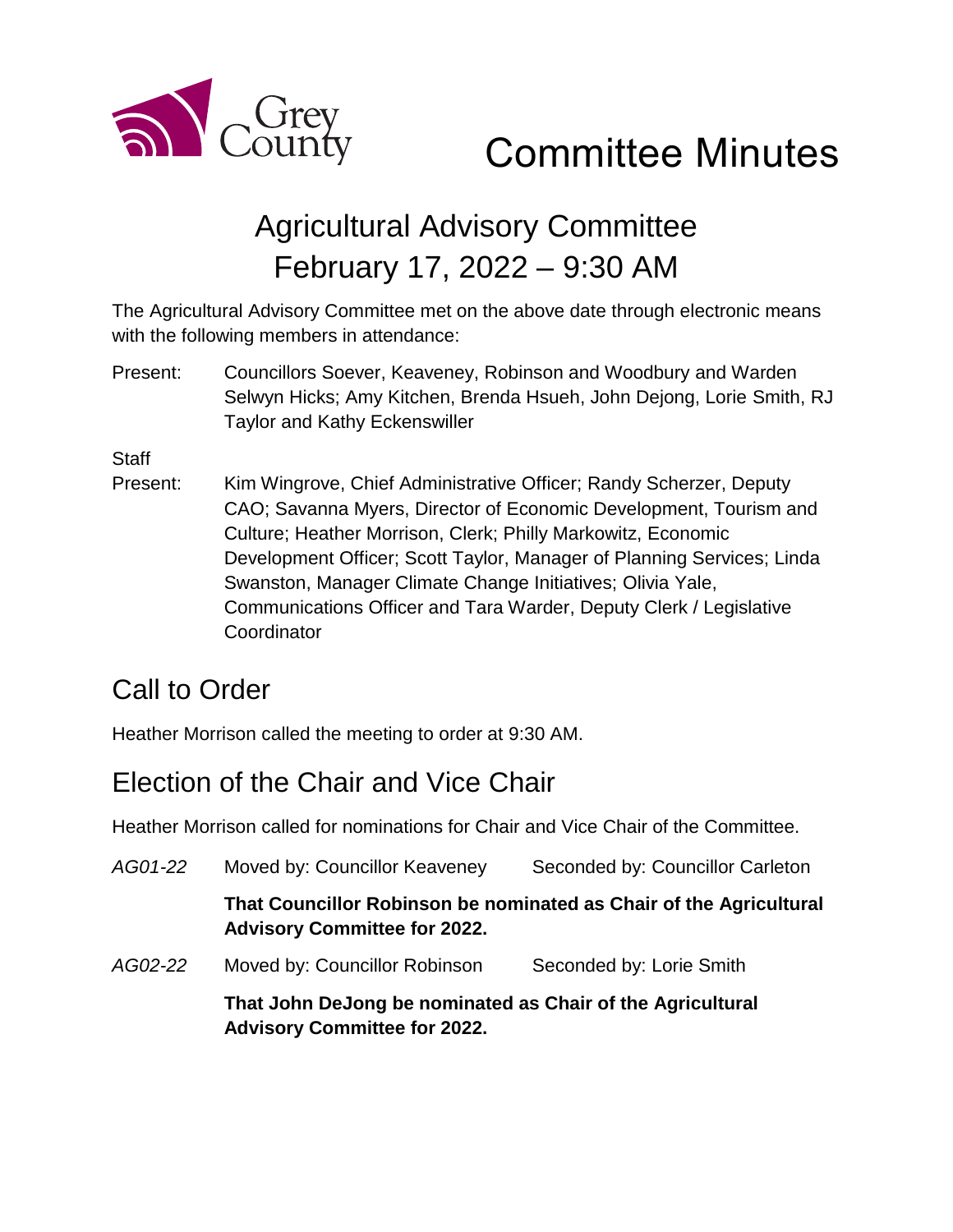On motion by Councillor McQueen, nominations closed.

Councillor Robinson declined the nomination.

John DeJong accepted the nomination and was acclaimed Chair.

Heather Morrison then called for nominations for Vice Chair.

*AG03-22* Moved by: Councillor Robinson Seconded by: Councillor McQueen

#### **That Lorie Smith be nominated as Vice Chair of the Agricultural Advisory Committee for 2022.**

On motion by Councillor Carleton, nominations closed.

Lorie Smith accepted the nomination.

Lorie Smith was acclaimed Vice Chair of the Committee for 2022.

John DeJong then assumed the Chair.

### Declaration of Interest

There were no declarations.

### **Delegations**

#### Tom Smith – Atwood Resources, Deadstock Removal Value **Chain**

Tom Smith of Atwood Resources spoke to the Committee about deadstock removal. He noted that his ability to expand his facility is hindered by timeline constraints from a federal government funding program. The inability to access additional funds for expansion is preventing access to this much needed service.

The government is currently spending money on helping small abattoirs. This is beneficial to those operations and the value chain in general but creates additional strain on deadstock services. He expressed frustration with the current program and the need for his services to grow alongside the abattoirs to help address the deadstock removal shortage.

Discussion occurred on the difficulty in burying animals on the farm. Not everyone has the equipment to complete this and it is important to ensure the process is done properly to limit disease outbreak. There may be a lack of understanding of what the impacts can be. Some of these diseases are devastating, especially when they jump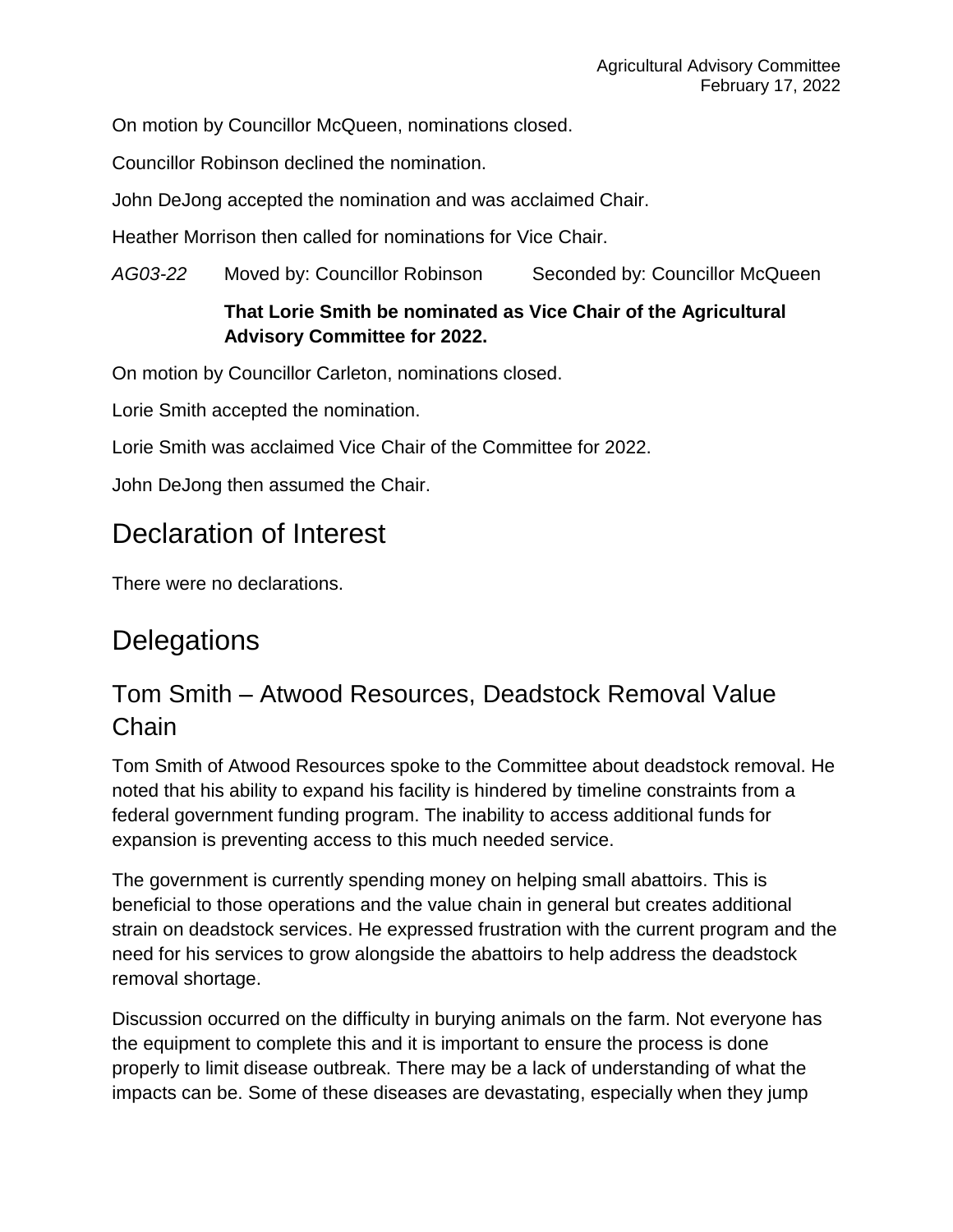from wild to farmed animals. It is being looked at from a processing perspective but is in fact a much larger issue.

County staff agreed to work with and speak to local, provincial and federal partners to better understand the issue and help ease pain points for livestock producers. Staff will continue to connect with Mr. Smith and provide an update at the next Committee meeting.

#### Official Plan Amendment 11 Update

Scott Taylor noted that February 22, 2022, is the final date for submitting comments on Official Plan Amendment 11. Following review of the comments received, additional research and/or tweaks to the proposed policies will be considered. A report will then come forward to Committee of the Whole for endorsement followed by a by-law to County Council incorporating the revisions. At this stage a date for that report is not yet known.

Mr. Taylor addressed questions on the proposed changes to policies surrounding preservation of barns in Grey County. The proposals will encourage preservation of these structures where it makes sense within the farm community.

#### Forest Management By-law Update

Scott Taylor noted that Grey County staff are working on the draft Forest Management by-law for presentation to this Committee, and the public, before any final consideration by County Council. He noted that the Town of The Blue Mountains has been actively moving forward on its by-law as well. Staff will be seeking feedback from the farm community when the draft by-law has been prepared.

He further noted that the current County by-law deals with woodlands of one (1) hectare in size or greater. Staff are interested in hearing from residents and the farm community on what the tone of the by-law should be. There have been mixed responses in this regard in the past, with some farmers saying interference should be minimal and that they need the freedom to farm however others have said there is a need to protect matters such as fence rows. Staff would also like to understand how this by-law functions alongside the Climate Change Action Plan.

The Committee inquired as to whether it is important for each individual municipality to have a by-law if the County does as well. Staff indicated that this by-law will not cover individual trees. There is opportunity for the County's by-law and local municipal by-laws to work alongside one another and not duplicate efforts.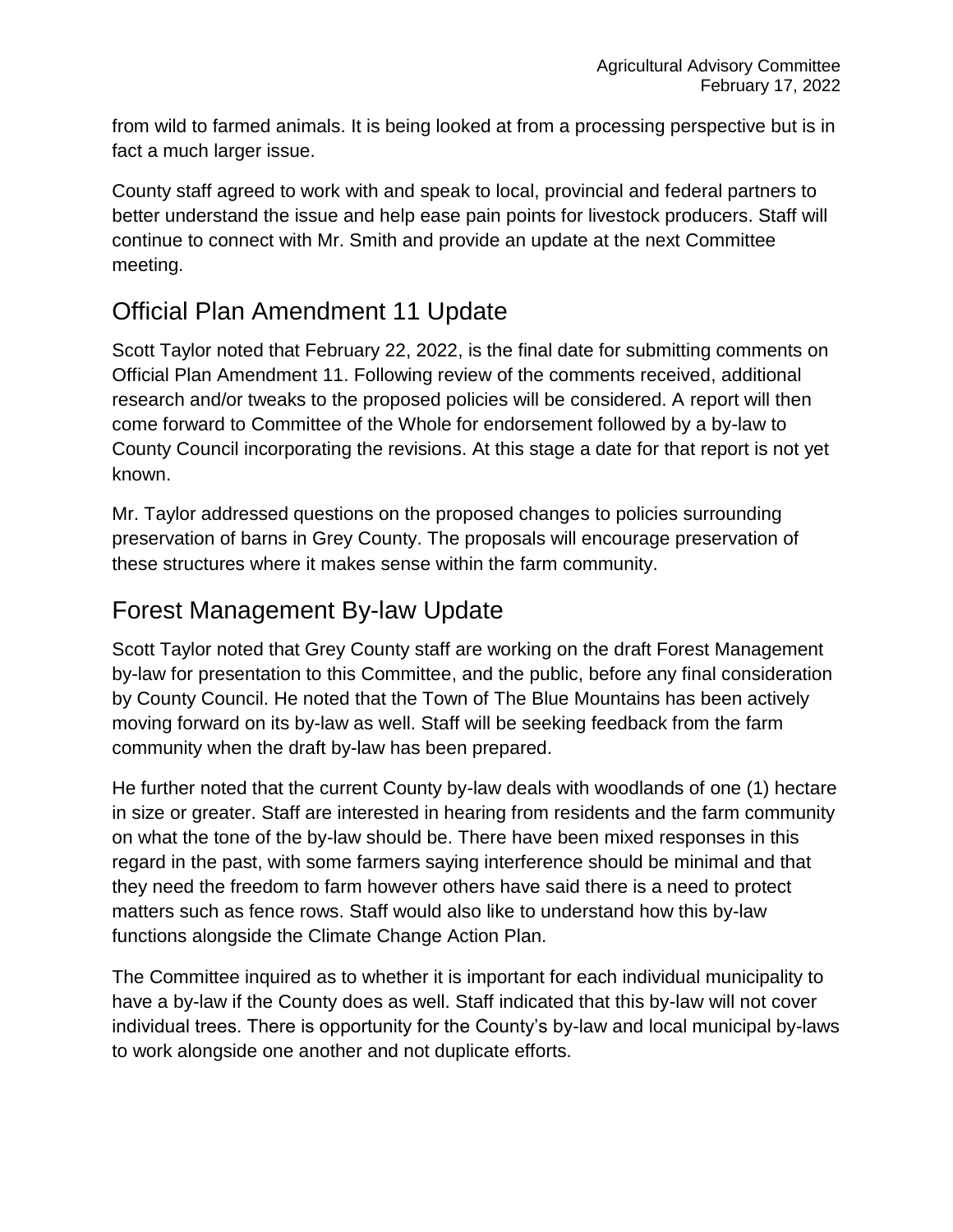### Climate Change Action Plan Update

Linda Swanston provided an update on the Climate Change Action Plan. She noted that one of the significant changes proposed is to separate greenhouse gas emissions associated with waste management and farm practices from combustion of fossil fuels. They are two very different types of emissions, and each requires different types of solutions. She is happy to discuss how those two areas and opportunities are different.

She further noted that there was clearly an interest in nature based agricultural strategies and there are proposals in the final draft. There is also the possibility of tracking land use changes over time and data associated with this.

The draft of the plan will be presented in late March to the Climate Change Task Force and then to Committee of the Whole. Engagement is ongoing and staff will be reaching back out to the relevant sectors in the design of programs and the actual implementation and action items.

The Committee inquired as to whether there is a place in this plan to look at adaptation work relative to agricultural land use. Ms. Swanston noted that one of the parts of this plan is to make an adaptation plan.

Ms. Swanston noted that there will be an online webinar on Wednesday, March 2<sup>nd</sup> from 1:00 to 2:30 pm: Climate Risk Products for Agriculture in Grey, Bruce and Huron Counties where key climate risks will be discussed as well as demonstrations on developed information products tailored to the agricultural sector in Grey, Bruce and Huron Counties.

Lorie Smith noted that Grey Ag Services has many upcoming courses, including Choosing the Right BMPs to Weather Proof your Farm. A similar course was held a few years ago and they would like to encourage farmers to attend this course to see how farming will be done in the future with these changes in weather.

#### Update on Ag 4.0

Philly Markowitz provided an update on Ag 4.0. The event explores the intersection of agriculture/food and technology/innovation. The event will be an all-virtual event and focuses almost exclusively on climate change adaptation. There are four main presenters who will be speaking to innovative agriculture practice.

#### Update on meat processing

Amy Kitchen spoke to the announcement from the Province with respect to meat processing, noting that there is additional money being released. She noted that processing is an issue here in terms of quality of the processing that is available to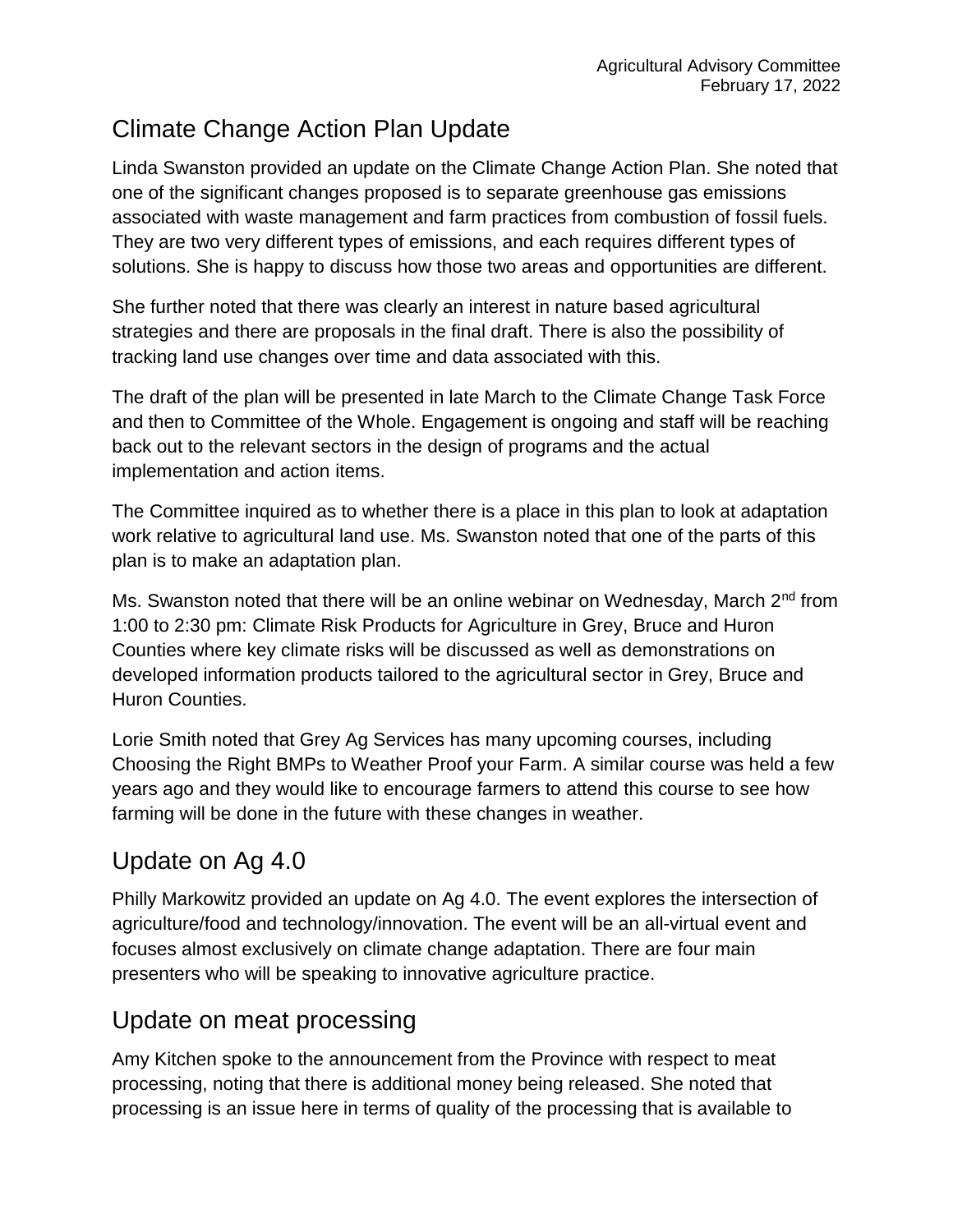small scale producers. It continues to be a pressure point on a small scale. This hinders expansion and remains a risk when sending your product to different processors. Is there any opportunity to be proactive and work with the processors and producers on this matter?

Staff noted that they are speaking with municipal staff about opportunities for the meat processing sector.

#### **Correspondence**

The Committee discussed the correspondence. It was noted that it is necessary to do something with the plastic. There are programs that help with recycling the plastic or compacting it into more manageable bales so it can be transported more easily. The Clean Farms program accepts plastic wrap, and the material is transported to Quebec.

It was further noted that net wrap is being used more and more and is not accepted in the Clean Farm program. The wrap has to be clean and net wrap tends to retain materials such as hay, grass, etc. There are other opportunities that need to be found for net wrap. There is an article in Rural Voice on plastic wrap solutions.

It was noted that Switch Energy has additional markets for this plastic and hopefully can continue to collect in this area. The technology for plastic recycling is cost prohibitive.

It was noted that the Arran landfill does accept bale wrap. Staff will investigate as to whether that landfill accepts bale wrap from nonresidents.

AG04-22 Moved by: Councillor Keaveney Seconded by: Brenda Hsueh

#### **That the correspondence from the Town of Georgina regarding the lack of recycling options for agriculture bale wrap, twine and boat shrink be supported.**

**Carried** 

AG05-22 Moved by: Warden Hicks Seconded by: Councillor Carleton

**That the following correspondence be received for information:**

- **Farm and Food Care Ontario regarding the "Real Dirt on Farming" booklet.**
- **the Source Local News Release**

Carried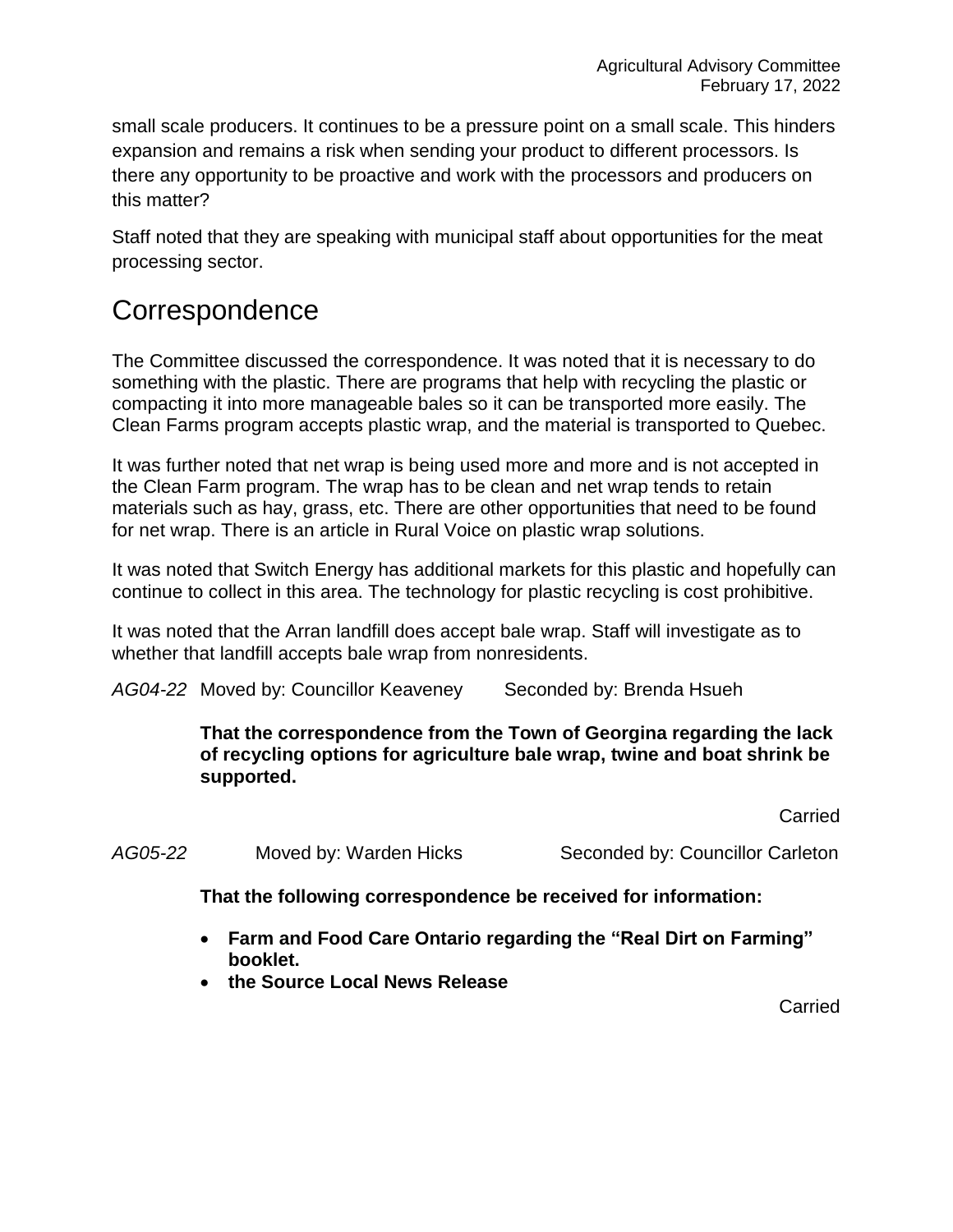# Standing Items

#### *Regional Agricultural Learning and Demonstration Site Update*

Scott Taylor noted that staff have had a meeting with the agricultural societies to look at a revised site plan. Feedback was received from the agricultural societies and staff are hoping to have an in person meeting soon with the agricultural societies to consider any further changes. They anticipate having a finalized plan in the near future so an application can be submitted to the Niagara Escarpment Commission.

# Roundtable

#### *Challenges, updates and/or opportunities from the different sector representatives*

Brenda Hsueh spoke to the issues created by high land prices. This is concerning and affecting the ability to be able to support and bring new farmers on board.

Kathie Eckenswiller noted that labour is tied closely to housing. There is a perception that Grey County doesn't have good jobs. There is also a disconnect between what society feels is a good job and what actually is. There is a need to change these perceptions.

Discussion occurred on funding opportunities, employment and labour, and the need to pay a fair living wage. Further, there is a need for skilled labour. The level of technology that exists on farms does require a certain skill set.

Amy Kitchen noted that their staff just went through a mental health training session. The program is still being offered through Workplace Safety Prevention Services. She further noted that Eat Local Grey Bruce is currently based in Owen Sound, however the County has purchased the building it currently occupies. Eat Local Grey Bruce has found a suitable location and will be announcing where that location is in the upcoming days.

RJ Taylor spoke to the benefits that Eat Local Grey Bruce has provided their farm with over the years. The awareness of their business has increased around Grey and Bruce counties. The pandemic has shown that the provincial government does have regulatory flexibility when it wants to, and his business is moving forward with some new things. He also noted the climate change impacts of fish farming has been real and has an impact on fish health and husbandry practices and how we structure our farms and technology.